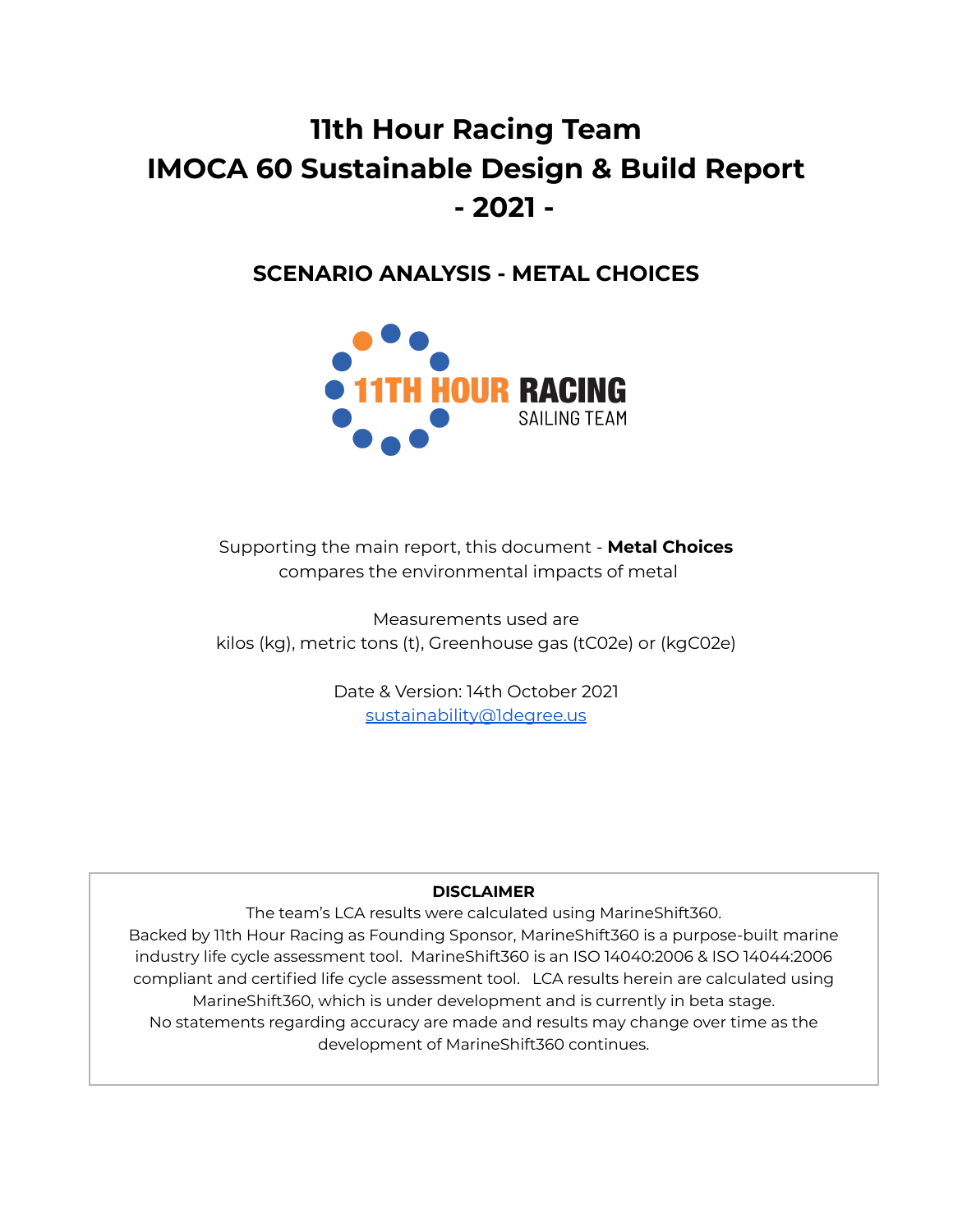#### **Objectives**

- Understand the impact of different metal materials
- Review where the high impact metal materials are located in the build
- Quantify any reductions that can be made by switching to lower impact metals
- Highlight the importance of material selection and processes and assumptions in LCA building.

#### **Process & tools**

Comparing metal highlights that titanium alloy is around 10 x the impact of steel. This led us to conduct a number of case studies.



*Figure: Comparing relative GHG impacts of different metals, Calculated with MarineShift360 beta software on October 1, 2021*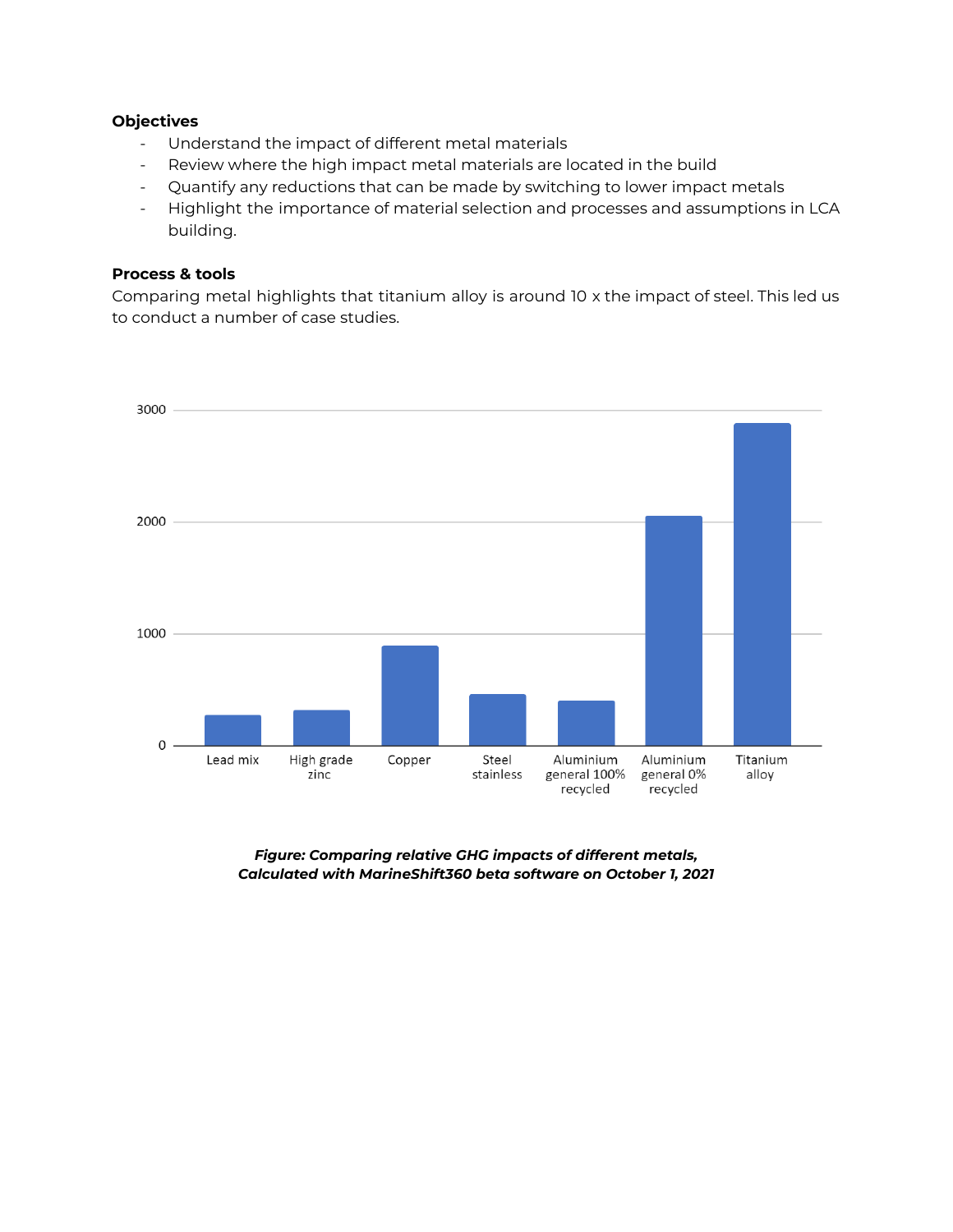**Base Scenario**: As built LCA of IMOCA 11-2 containing selection of titanium fittings **Steel Scenario:** All titanium assigned to the LCA of building IMOCA 11-2 replaced with stainless steel

**Aluminium scenario:** All titanium assigned to the LCA of building IMOCA 11-2 replaced with Aluminium (0% recycled)

| <b>Assessment</b>        | <b>Base scenario with titanium parts</b> |                                | <b>Aluminium</b><br>scenario | <b>Stainless Steel</b><br>scenario |        |
|--------------------------|------------------------------------------|--------------------------------|------------------------------|------------------------------------|--------|
|                          | <b>Ordered</b><br>quantity<br>kg         | <b>Final</b><br>quantity<br>kg | kgC02e                       | kgC02e                             | kgC02e |
| <b>Boom</b><br>Hardware  | 2                                        | $\overline{2}$                 | 79                           | 63                                 | 31     |
| Deck Hydraulic<br>System | 1.64                                     | 1.56                           | 1,539                        | 1414                               | 1,298  |
| Deck Gear                | 5.797                                    | 5.27                           | 1,751                        | 1308                               | 898    |
| Engine                   | 2.71                                     | 2.47                           | 2,487                        | 2280                               | 2,088  |
| <b>Furlers</b>           | 61.834                                   | 56.213                         | 11,905                       | 7181                               | 2,806  |
| Keel Hydraulic<br>System | 9                                        | 9                              | 8,760                        | 8047                               | 7,387  |
| Total                    | 83                                       | 76                             | 26,521                       | 20,293                             | 14,508 |

*Figure: Comparing GHG impacts of different metals (kg - kg) used to build 11-2, calculated with MarineShift360 beta software on October 1, 2021*

# **Scenario: Corrected for material performance**

To take into account the different performance factors of these metals we asked one of our suppliers for a generic comparison of performance adjusted for weight. With the important qualifier that a detailed evaluation is component/application specific, we applied these factors to re-calculate the base scenario.

Supplier feedback:

*Acknowledging that a component is made up of a mix of materials, we used the example of a 12T working load swivel, and estimated the weight of the component made primarily from 3 different materials (Aluminium, titanium and Stainless steel): Weight:*

- *- the titanium one : 1120g*
- *- the aluminium one 1680g*
- *- the stainless steel one : 1762g*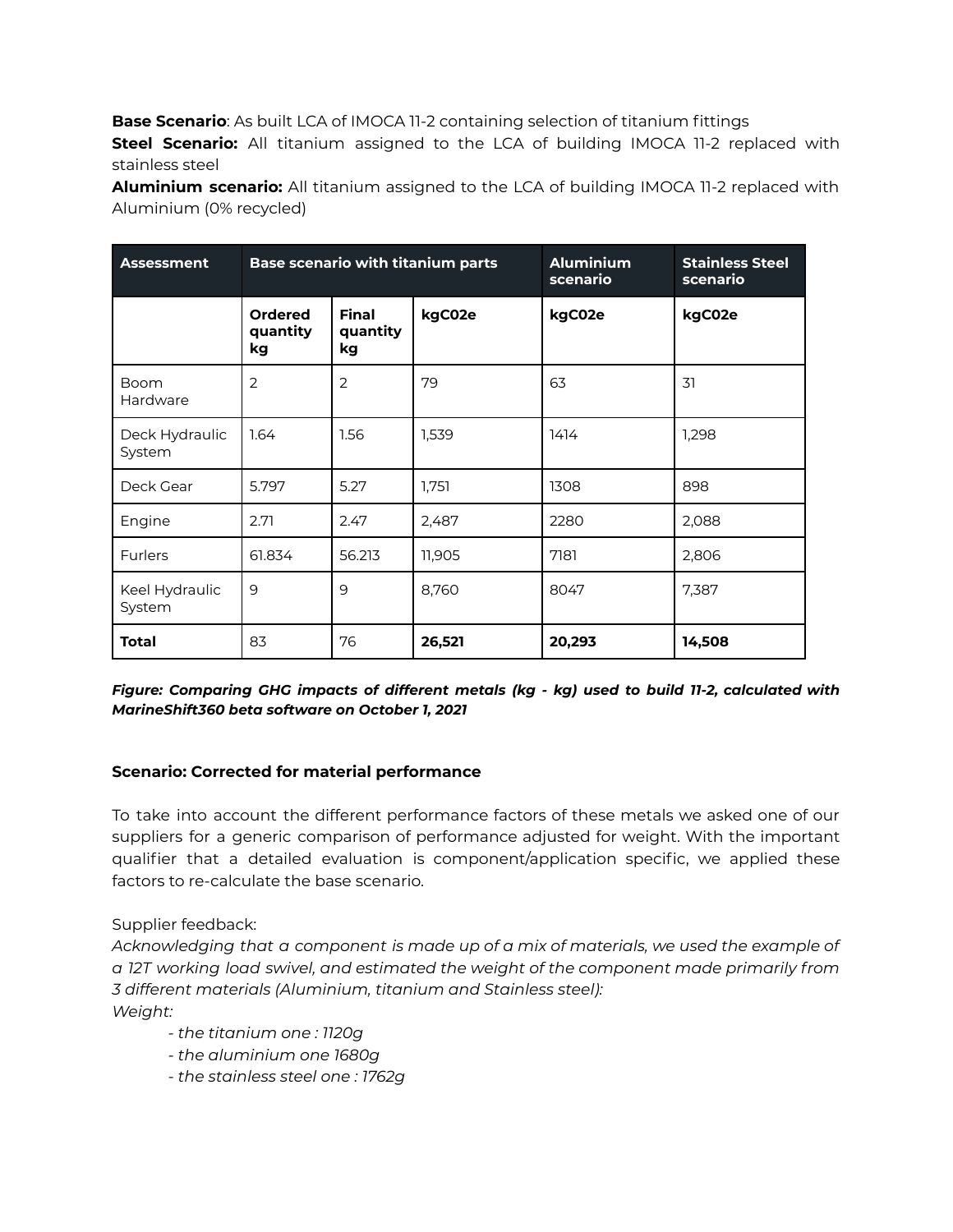Based on this feedback we calculated a performance factor compared to titanium for each material: Weight alternative material/weight titanium=Performance factor

| <b>Material</b> | kgC02e<br><b>Replacing all</b><br>titanium kg - kg<br>assessed during<br><b>LCA 11-2</b> | Perf.<br>factor | kgC02e -<br><b>Replacing all</b><br>titanium | kgC02e<br>Delta - vs Titanium |  |
|-----------------|------------------------------------------------------------------------------------------|-----------------|----------------------------------------------|-------------------------------|--|
|                 |                                                                                          |                 | <b>Performance corrected</b>                 |                               |  |
| Titanium        | 26,521                                                                                   |                 | 26,521                                       |                               |  |
| Aluminium       | 20,293                                                                                   | 1.5             | 30,439                                       | 3,918                         |  |
| Stainless steel | 14,507                                                                                   | 1.57            | 22,776                                       | 3.744                         |  |

Applying this performance factor to greenhouse gas emissions

## *Figure: Comparing GHG impacts of different metals (adjusted for weight and structural performance), calculated with MarineShift360 beta software on October 1, 2021*

The performance corrected scenario still offers an interesting GHG reduction (3.7 tC02e) by replacing all Titanium with stainless. and build of an IMOCA launched and ready sail (at 553 tonnes).

#### **Comment**

Comparing material impacts is highly dependent on understanding mechanical properties in the context of their respective and specific applications, especially considering such big differences in impacts per material type (often being a factor of 10 or more).

As such this simple study is suggestive rather than indicative, and a more detailed scenario based analysis is required.

#### **Recommendations**

At 3.7 tC02e, the potential reduction is only 0.7% across the full system (IMOCA launched and ready to sail) however the application of this Improvement pathway is assessed as easy relying only on an IMOCA Class rule. Certainly some of this benefit quantified above may be lost by the partial use of aluminium as a replacement (a metal with comparable GHG emissions to titanium). However we believe that closer investigation applying more precise mechanical properties adjustments for weight may validate removing titanium from use within the IMOCA class.